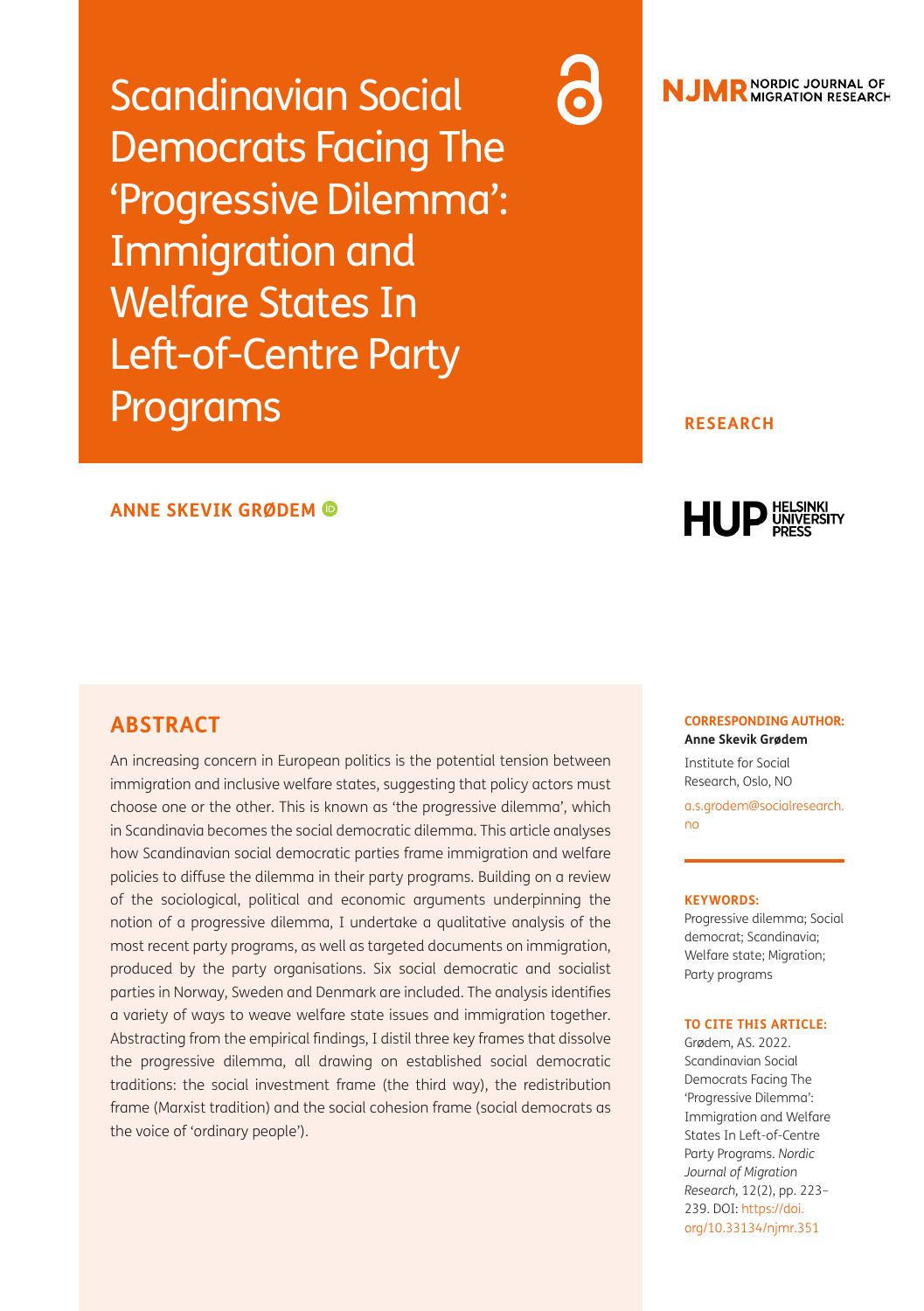## **INTRODUCTION**

There is a large and growing literature on how immigration can alter the dynamics of the welfare state (Brochmann & Grødem 2013), and on how welfare policies influence the dynamics of integration ([Koopmans 2010](#page-15-0)). One particular strand of this literature suggests that there may be fundamental tensions between inclusive welfare policies on the one hand, and high levels of immigration on the other. This is known as the 'progressive' [\(Goodhart 2004](#page-15-1)) or 'liberal' [\(Reeskens & van Oorschot 2012\)](#page-16-0) dilemma. The dilemma may arise either because of high levels of immigration upset the institutional balance of national welfare states and labour markets (Brochmann & Grødem 2013, 2019), or because of immigration undermines the sense of social cohesion that makes voters willing to support welfare spending [\(Goodhart 2004;](#page-15-1) [Putnam 2007\)](#page-16-1). The argument is mainly associated with asylum seekers, but can also be invoked with regard to intra-EU labour migration (Cappelen & Midtbø 2016).

If one accepts the premise that policy actors have to choose between immigration and welfare state ambition, European social-democratic and socialist parties are placed in a painful dilemma. These parties have traditionally fought for inclusive welfare states and, in keeping with their traditions for international solidarity, they have pursued generous immigration policies. How do they respond to the notion that there is an impossible dilemma at the heart of their politics? In answering this question, we need to go beyond the literature on how social democrats respond to the populist challenge ([Bale et al. 2010](#page-14-0); [Heinze 2](#page-15-2)018; [Schumacher & van Kersbergen](#page-16-2)  [2016](#page-16-2)). We should not assume that social democrats approach these issues from a defensive position, but rather that they look to their own strengths and traditions for ways to reconcile large-scale immigration and an ambitious welfare state project. In other words, they will assert themselves and *reframe* [\(Entman 1993](#page-15-3)) the issue in ways that suit their purpose.

Different liberal/social democratic/socialist parties in different regions of the world will approach this conundrum in different ways, depending on the nature of the challenge they face, and their own history and ideology. In this article, the analysis is limited to social-democratic and socialist parties in a region, which historically have been characterised by comprehensive welfare states, namely Scandinavia. The main questions asked are how do the parties frame immigration, how do they frame the national welfare state and how – if at all – do they frame the relationship between the two? Are they able to reframe the issues so that the putative dilemma vanishes, and if not, how do they propose to resolve it?

To frame an issue is to 'select some aspects of a perceived reality and make them more salient in a communicative text, in such a way as to promote a particular problem definition, causal interpretation, moral evaluation, and/or treatment recommendation' ([Entmann 1993\)](#page-15-3). The notion of framing is explicitly linked to political competition – the conscious shaping of argument to win voters ([Bacchi](#page-14-1)  [2009](#page-14-1): xii) – which makes it more suited for our purposes here than similar approaches like problem representation ([Bacchi 2009\)](#page-14-1) or narrative analysis. Hence, framing is the process by which political actors define the issue for their audience (Hänggli & Kriesi 2012: 266). Both immigration, labour market relations and welfare states are multidimensional, complex phenomena. Political actors chose to highlight some aspects of this complexity while downplaying others, and the ambition of this article is to analyse which aspects are highlighted and which are ignored by social democrats. Grødem **224** *Nordic Journal of Migration Research* DOI: [10.33134/njmr.351](https://doi.org/10.33134/njmr.351)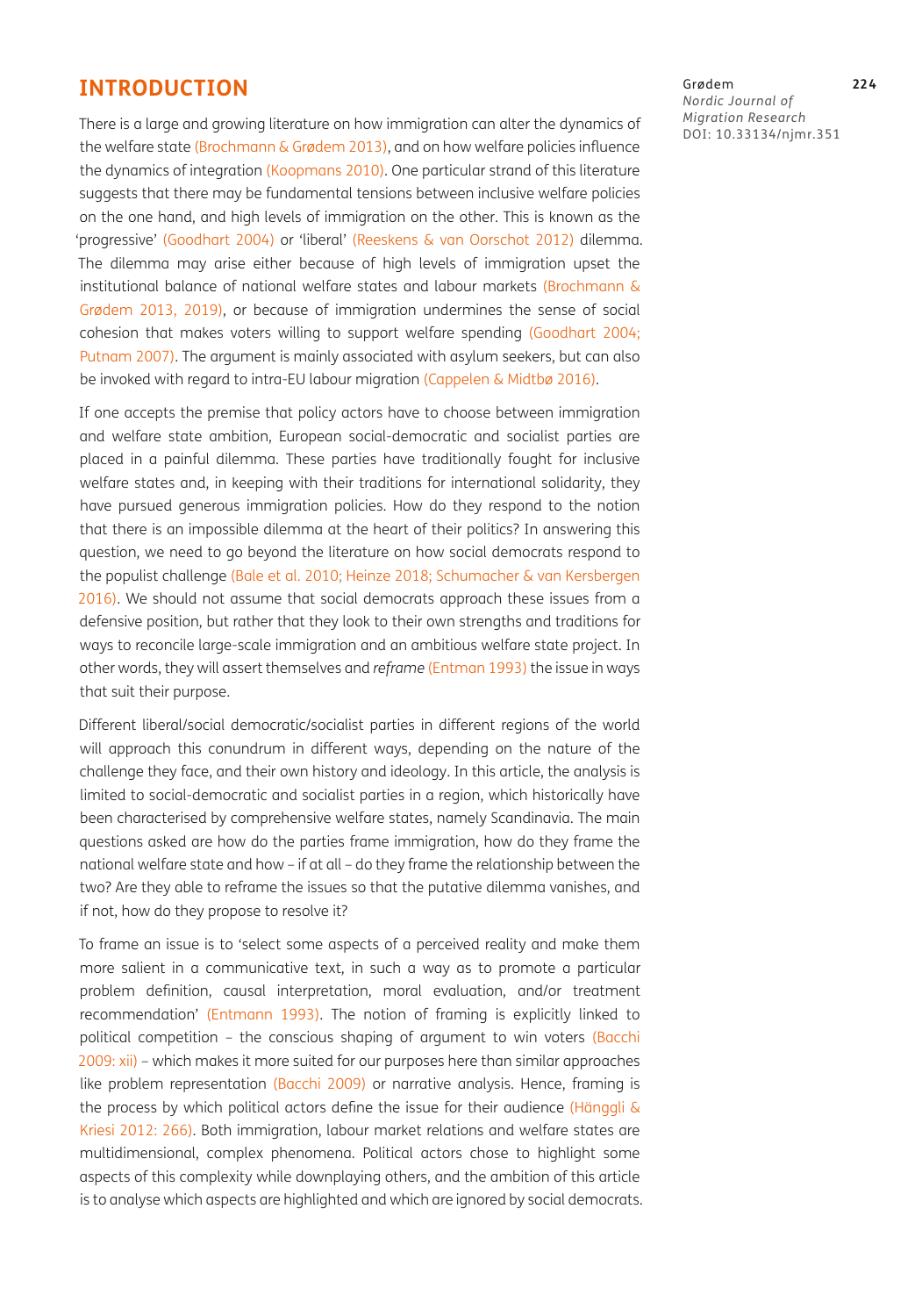As a starting point for this discussion, the next section reviews what we know about political responses to immigration to the Scandinavian countries, with an emphasis on similarities and differences between the countries. I then unpack the 'progressive dilemma' through a review of the literature on how immigration may pose a challenge to welfare states. This section will give pointers regarding what to look for in the empirical section. The empirical section begins with an overview of the cases and analytic strategy, before presenting the findings.

# **SCANDINAVIAN DIFFERENCES AND THE SIGNIFICANCE OF THE WELFARE STATE**

The three countries discussed are Sweden, Norway and Denmark. These countries are selected because the supposed dilemma must be assumed to be particularly acute here: these are the archetypical 'social-democratic' welfare states ([Esping-Andersen](#page-15-4)  [1990\)](#page-15-4), with encompassing and inclusive welfare institutions, yet they have also faced high rates of immigration in recent years. As documented by the Nordic Council of Ministers [\(2018\)](#page-16-3), net immigration rates as a percentage of the total population have over time been well above both the EU and the OECD (Organisation for Economic Cooperation and Development) average for all three countries. Sweden, in particular, has received high numbers of asylum seekers. All the Nordic countries are net recipients of labour migrants from the European Economic Area (EEA) [\(Heleniak 2018\)](#page-15-5), and in periods the number of labour migrants has been very high. This is particularly true for Norway, which is not an EU country, but still part of the common labour market through the EEA agreement.

The three countries share a number of cultural and institutional similarities, but when it comes to immigration and integration their responses have been different [\(Brochmann & Hagelund 2012;](#page-15-6) [Hagelund 2020](#page-15-7); [Hernes 2018\)](#page-15-2). Most studies accept the formulation of Brochmann and Hagelund [\(2012:](#page-15-6) 252) regarding national integration policies: '*In short (and thus somewhat oversimplified), we can say that Denmark has gone for the "stick", Sweden for the "carrot", and Norway for both'*. Studies of topics as different as labour market integration policies ([Breidahl 2017\)](#page-14-2), access to citizenship (Midtbøen, Birkvad & Erdal 2018), newspaper debates on immigration ([Hovden &](#page-15-8)  [Mjelde 2019](#page-15-8)), the multicultural debate (Kivisto & Wahlbeck 2013) and responses to right-wing populism ([Heinze 2018\)](#page-15-9) have all produced similar images of restrictive Danes, permissive Swedes and Norwegians in the middle.

Typically, the studies about Scandinavian differences do not deal explicitly with the welfare state. The welfare state, however, with its redistributive measures and service provision, is a political battleground of its own. Also, comprehensive welfare states interact with national labour markets by maintaining a competent and educated population, promoting stability and encouraging flexibility ([Barth, Moene & Willumsen](#page-14-3)  [2014](#page-14-3)). This gives social democrats a lot to play on when developing policies at the intersection of immigration and welfare policies: it is not only about the number of migrants and the national integration strategies, but also about the key role of the welfare state and the perceived operation of the labour market.

Existing studies of Scandinavian differences rarely discuss the specific challenges of intra-EU labour migration. Labour migrants are not targeted by integration policies, and their right to move cannot be curtailed by national policies – this right is

Grødem **225** *Nordic Journal of Migration Research* DOI: [10.33134/njmr.351](https://doi.org/10.33134/njmr.351)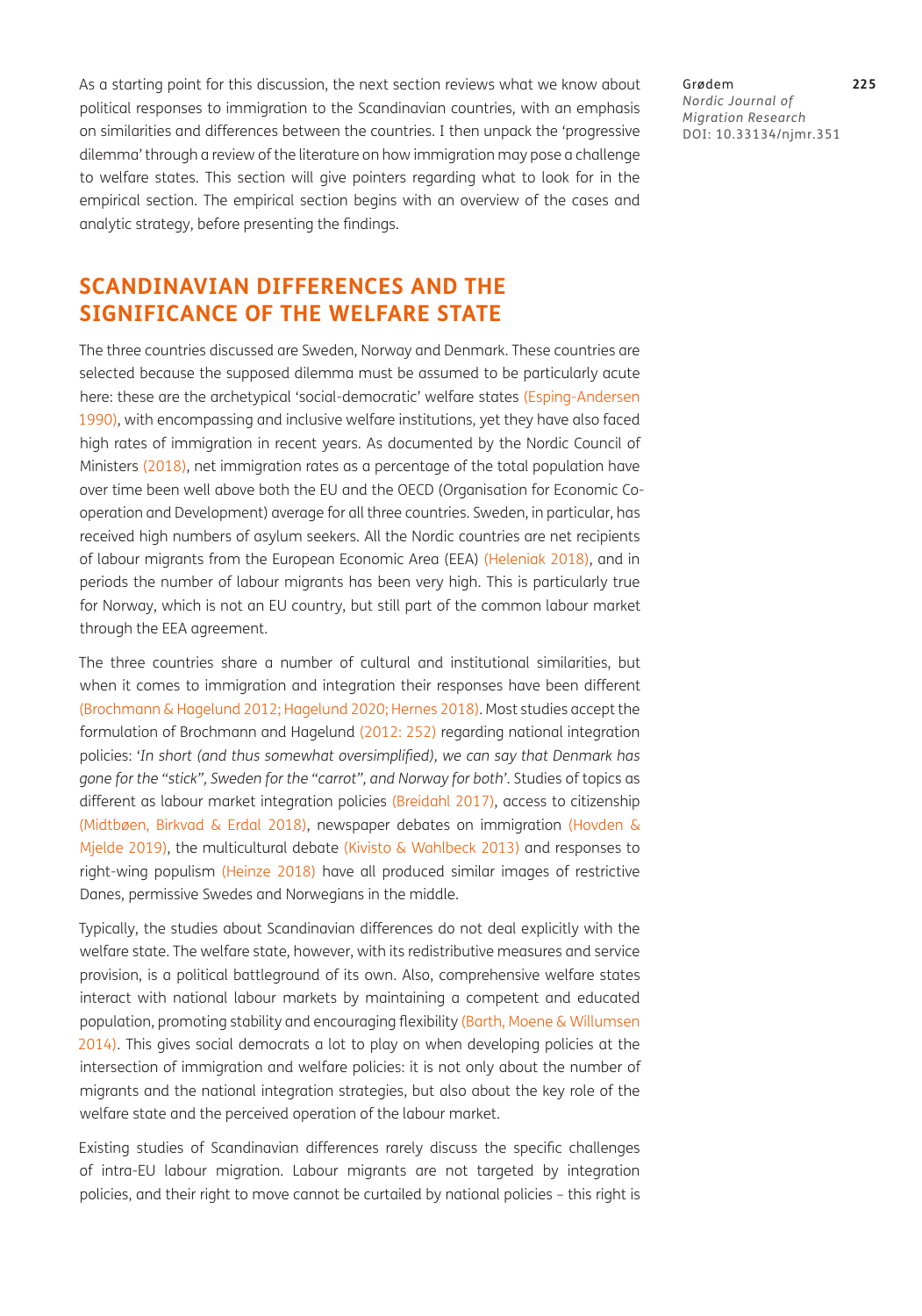fundamental in EU law. For these reasons, they command limited interest in studies of migration strategies and immigration control. Still, high levels of intra-EU labour migration will have implications for national labour markets and hence for public finances, and EU migrants' presence in a country may influence attitudes towards tax-funded welfare as much as the presence of immigrants from outside the EU (Cappelen & Midtbø 2016).

This article expands on the existing literature about Scandinavian differences in immigration and integration policies in two interconnected ways. First, the analysis takes the welfare state – as a set or interconnected institutions, and as a political battleground of its own – seriously. Just as immigration can be framed in a number of ways, so can the national welfare state. Second, we look at the frames applied by key political actors by a qualitative examination of their own authoritative texts, that is, the party programs. This is a different approach from studying expert committee reports ([Vogt Isaksen 2020](#page-16-4)) or media representations ([Hagelund 2020](#page-15-7)) – we want to study how parties frame immigration, welfare states and the links between the two in documents that express the parties' primary positions and core beliefs.

# **WHAT KIND OF PROBLEM IS IMMIGRATION IN THE WELFARE STATE?**

The notion of a 'progressive dilemma' can be seen as an umbrella that covers a number of different arguments. It needs to be unpacked: What is it about migration that 'challenges' the welfare state, and in what respects are welfare states 'challenged'? For reasons of space, the arguments cannot be presented in full breadth here (but see Brochmann & Grødem 2019). In this section, I separate between economic, political and sociological challenges to the welfare state.

It should be noted that the notion of a 'progressive dilemma', as such, typically refers to sociological and political accounts. The key argument, presented by Goodhart [\(2004](#page-15-1)) and others, is that the general population will be more willing to support redistribution if the beneficiaries are people like themselves, facing risks they themselves may face one day. In diverse societies, this sense of community may crumble. Economists have, however, chimed in on this debate with calculations of the balance between taxpayers and benefit recipients. The core argument is that the willingness, and even ability, to fund large-scale redistributive programs will be threatened if a smaller proportion of the population have to carry an ever-increasing burden. The arguments based on calculations of the welfare state's financial sustainability can therefore be treated as another aspect of the putative dilemma.

## **POLITICAL AND SOCIOLOGICAL CHALLENGES**

There are two main sociological and political arguments underpinning the notion of tension between immigration and national welfare state. I have already hinted at the key sociological argument: Immigration rocks the sense of 'being in the same boat', and there is concern that citizens withdraw from joint projects when communities become more heterogeneous [\(Putnam 2007\)](#page-16-1). Trust and social cohesion may be difficult to sustain if the neighbours are seen as holding alien values and engaging in unfamiliar practices. To what extent this actually happens in Europe is however contested. The many analyses of survey data have not produced a clear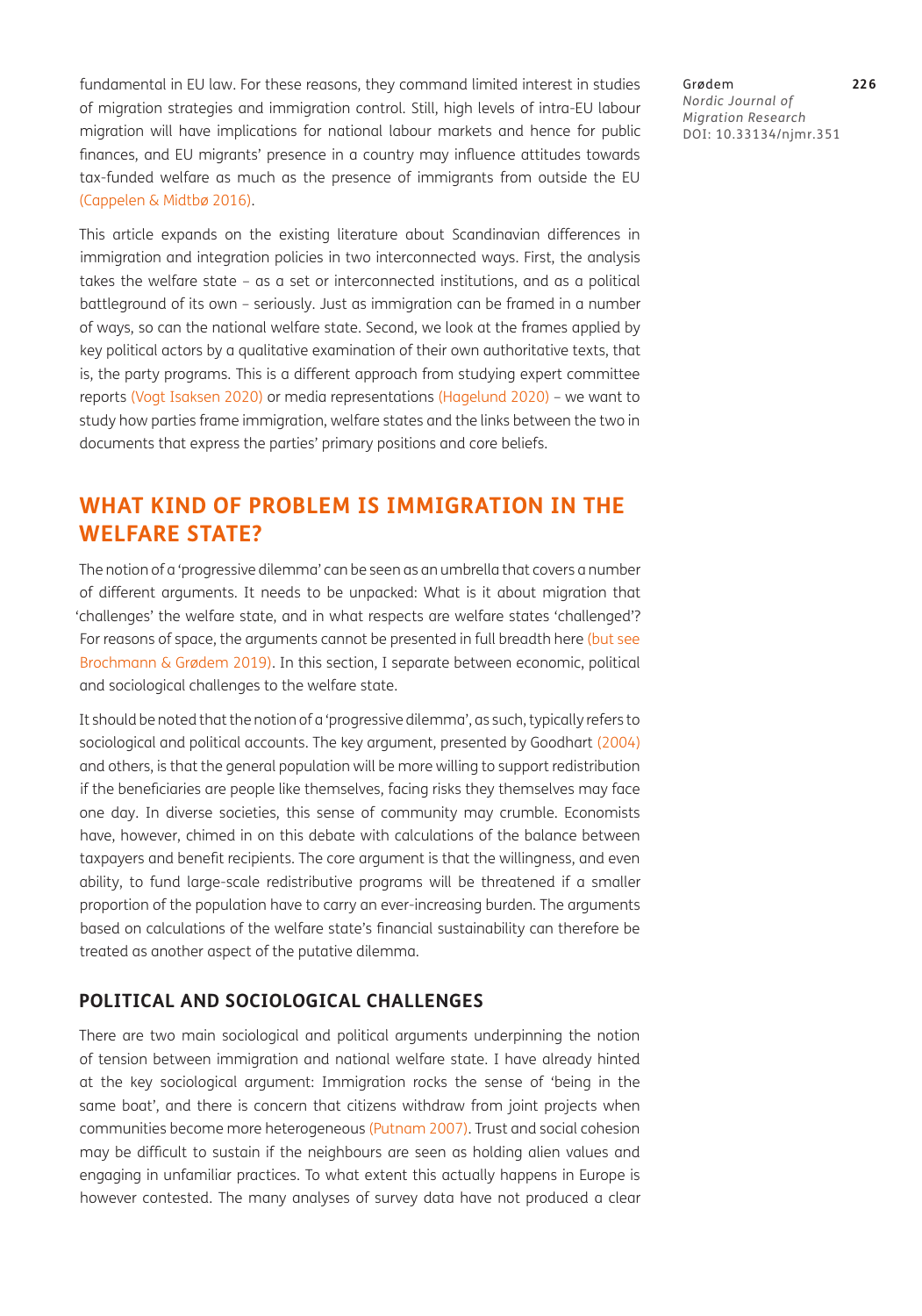consensus [\(Burgoon & Rooduijn 2021;](#page-15-10) [Meer & Tolsma 2014](#page-15-11)): results vary by the level of analysis, the countries and regions included, and the definition of the variables. Importantly for the Scandinavian case, some studies argue that solid institutions breed social cohesion, even in the face of high levels of immigration ([Rothstein 2017\)](#page-16-5). This suggests that any weakening of social cohesion over time may not be due to increased immigration, but stem from distrust in the institutions' ability to deal adequately with the newcomers.

The key political argument highlights stable political coalitions. Arguably, diversity allows political actors who oppose welfare spending to play on ethnic and religious cleavages and thus split pro-welfare coalitions ([Alesina & Glaeser 2004\)](#page-14-4). One way to do this is to convince the majority that welfare spending mainly benefits the minority. To the extent, this image of 'majority payers' and 'minority beneficiaries' catches on and threatens to undermine the legitimacy of welfare benefits, pro-welfare politicians may wish to boost legitimacy through limiting minorities' access to benefits. This can happen through introducing long waiting periods before one qualifies – a strategy known in the literature as welfare chauvinism ([Reeskens & van Oorschot 2012](#page-16-0)) – or through retrenching the benefits that are disproportionally used by migrants (Grødem 2017). For intra-EU labour migrants, the most controversial issue may be benefit export ([Bay, Finseraas & Pedersen 2016](#page-14-5)). EU regulations allow export of benefits within the EU area, which is controversial in many countries that are net recipients of labour migrants.

## **FINANCIAL CHALLENGES**

Comprehensive welfare states are expensive, and depend on a large tax base. In order to ensure this, labour market participation rates must be high, and labour markets must be well regulated and transparent. If participation rates are low, welfare states of the Scandinavian type suffer a dual loss: tax revenues are lost, and benefits must be paid to the non-working person (Holmøy & Strøm 2017). If labour markets are not well regulated and transparent, the risk of tax evasion increases. The persistent high level of labour migration to Scandinavia has presented labour market with a supplyside shock, which some argue has skewed the balance of power in the direction of employers. Recent research has uncovered displacement and distributional effects, increased inequality and increased pressure on labour institutions in exposed sectors in the wake of EU labour migration (for a review, see [Friberg 2016](#page-15-12)). These developments may be seen as challenges to the institutional balance that underpins the Scandinavian welfare states [\(Barth, Moene & Willumsen 2014](#page-14-3)).

Among immigrants from countries outside the EU, a low employment rate is seen as the biggest challenge. Employment rates are much lower among immigrants from countries in Africa and Asia than they are in the general population in Scandinavia [\(Nordic Council of Ministers 2018](#page-16-3)), which may over time undermine the financial sustainability of redistributive welfare states. The reasons behind these lower employment rates are, however, contested. Some observers argue that the welfare state itself is the problem: high benefits create perverse incentives and serve to discourage labour market participation among immigrants (and others with low-wage prospects). Others argue that the root of the problem is the wage setting mechanisms, which has led to a compressed wage structure with 'high low wages' (Barth, Moene [& Willumsen 2014\)](#page-14-3). When even the lowest wages are high, investing in technology is beneficial for companies, and jobs for low-skilled workers thus disappear at a

Grødem **227** *Nordic Journal of Migration Research* DOI: [10.33134/njmr.351](https://doi.org/10.33134/njmr.351)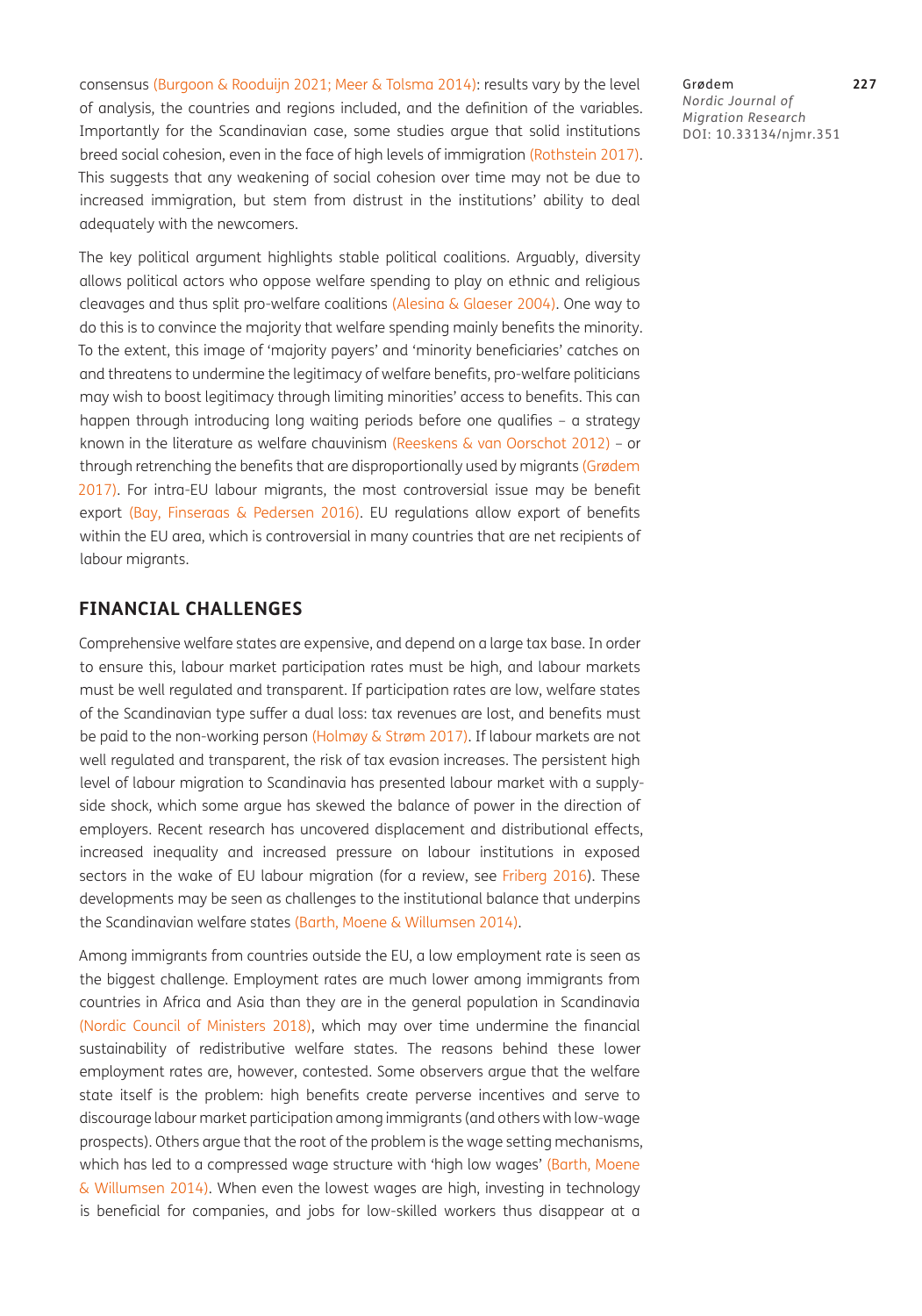higher rate in such systems than in contexts where workers with low productivity are paid low wages. Third, discrimination in the labour market is a possible exclusionary mechanism that makes immigrants from countries outside Europe vulnerable. Such discrimination has been documented, also in Scandinavia (Quillian et al. 2019).

## **FRAMING IMMIGRATION AND WELFARE STATES**

This brief literature review has revealed a number of ways in which the welfare state can be framed: as an outcome of political struggles and coalitions, as an expression of social cohesion in homogeneous (however defined) societies, as an expensive vehicle of redistribution that depends on well-functioning labour markets and high labour market participation rates. The interdependencies of welfare states and labour markets become clear in the discussion of financial challenges: the welfare state depends on high employment rates and tax incomes, thus labour markets must be both inclusive and transparent. In turn, welfare states develop programs to enhance skills and provide highly productive workers for the labour market. Each of these aspects can be highlighted or downplayed in political communication.

Similarly, immigrants can be framed as potential workers who succeed in finding jobs. Labour market success can, in turn, be be framed in two ways: as increased productivity and a contribution to prosperity, or as a mechanism for labour market instability and more power to employers. Alternatively, they can be framed as potential workers who do not find jobs, either because of low skills or discrimination, or because the institutional set-up in the host country makes employment unattractive for them. Or, policy actors can tone down the 'workers' aspect and frame immigrants as aliens whose main (involuntary) function is to undermine the conditions for the grand compromises that created the welfare state, or the homogeneity that makes continued support possible.

## **DATA AND THE CHOICE OF CASES**

The parties included in this study are the dominant social-democratic parties in Norway, Sweden and Denmark, and their main opposition party to the left. Two of the 'left-of-social-democracy' parties have 'socialist' in their names, and I refer to them as 'socialist' to distinguish them from the mainstream social democrats. The three dominant social-democratic parties are Arbeiderpartiet (the Norwegian Labour Party) in Norway, Socialdemokraterna (the Social Democratic Party) in Sweden and Socialdemokratiet (the Danish Social Democratic Party) in Denmark. These parties were all established between 1871 and 1887, and have held governmental power in their respective countries for long periods. The socialist parties included are Sosialistisk Venstreparti (the Socialist Left Party) in Norway, Vänsterpartiet (the Left Party) in Sweden and Socialistisk Folkeparti (the Socialist People's Party) in Denmark. Both the Norwegian and the Danish socialist parties have been represented in national governments after 2000, whereas Vänsterpartiet has provided stable parliamentary support for successive social-democratic governments in Sweden since 1998.

To capture the preferred frames, I have searched for the authoritative texts where the parties present their policies in full breadth. In most cases, these texts are the party programs. Such texts make up an authorised version of the party's political profile, in

Grødem **228** *Nordic Journal of Migration Research* DOI: [10.33134/njmr.351](https://doi.org/10.33134/njmr.351)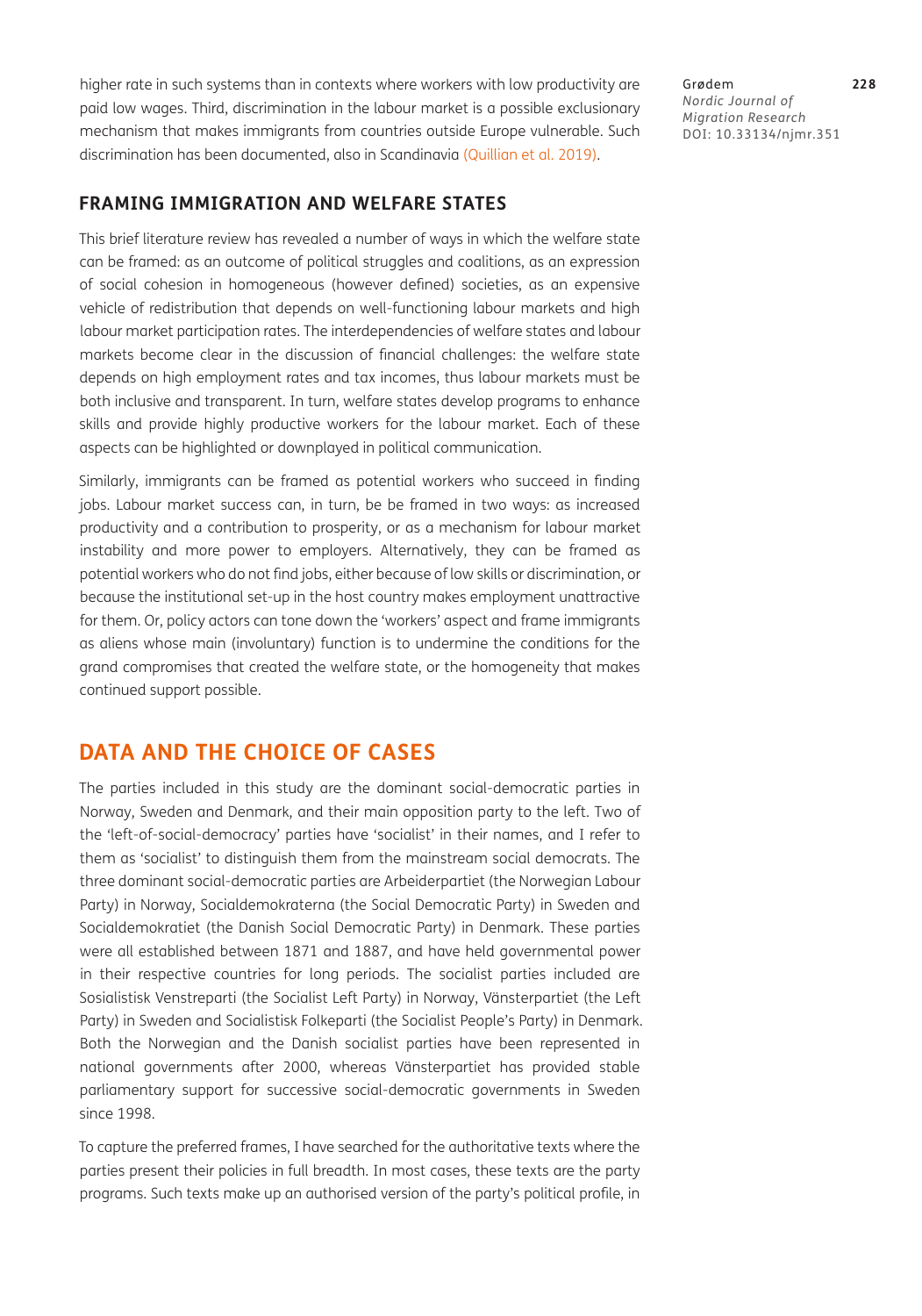a way that for instance parliamentary voting or media contributions do not. They are controlled by the party organisations themselves, and thus communicate the vision of the world that the party wants to promote. The programs are easily available, to voters and political journalists alike, and often form the basis for journalists' challenges to politicians. The programmes thus have a dual function: they are extrovert documents to be used in election campaigns and in politicians' daily work, and they are also the end product of internal processes where the party organisation develops its sense of self ([Skjeie 1992:](#page-16-6) 44).

Party programs are authoritative sources and a frequently used source in political science research [\(Horn et al. 2021;](#page-15-13) [Schumacher & Kersbergen 2016](#page-16-2)). There may nevertheless be national differences, as well as differences between nations and over time, in how party programs are developed, how comprehensive they are and how much importance is attached to them. It is beyond the scope of this article to discuss the deliberative processes preceding a party program and variations in the significance attached to it once a party is in office – in the discussion here, the emphasis is on the contents of the programs as they stand. It can be noted, still, that previous studies describe Norwegian party programs as 'more comprehensive' than in other European countries [\(Allern, Bay & Saglie 2013](#page-14-6)), whereas Danish parties do not publish electoral manifestos [\(Horn et al. 2021\)](#page-15-13).

In the absence of electoral manifestos in Denmark, I rely on the principle program for the Social Democratic Party, and topical texts on the website of the Danish Socialist Party. Moreover, both the Norwegian and the Danish social democrats have published separate manifestos on immigration. These manifestos are also included in the analysis. All the documents are written between 2016 and 2019, that is, after the 2015 refugee crisis and before the COVID-19 pandemic.

The analysis started by identifying the relevant texts. These were downloaded in full from the parties' websites. I used the search function to identify the most relevant passages (search terms: immigration, integration, welfare states, benefit export, labour migration, EU migration, welfare state, welfare model etc.), and also read all the documents in full to get a better grasp of the general rhetoric and overall framing of policies. The next step was to assemble the most relevant sections in a separate word document, and to code each excerpt according to which frames were used. The coding was two phased: first, the excerpts were coded by topic or key concern: 'financial sustainability', 'political support', 'social cohesion' and so on. Second, they were coded by mechanism: 'low employment rates', 'insufficient willingness to integrate', 'discrimination', 'structures in capitalist markets' and so on.

The empirical section contains a number of quotes from the relevant documents. These are translated by the author. The exception are the quotes from the Swedish Social Democratic Party's program, which has been translated to English by the party organisation.

The aim of the analysis was to identify how the parties frame the relationship between immigration and welfare states. This has meant that concrete policies on welfare state reform, integration measures and regulation of immigration are not included. The analysis does not aim to present the parties' policies on these issues, but strictly to analyse how they manage the 'progressive dilemma'.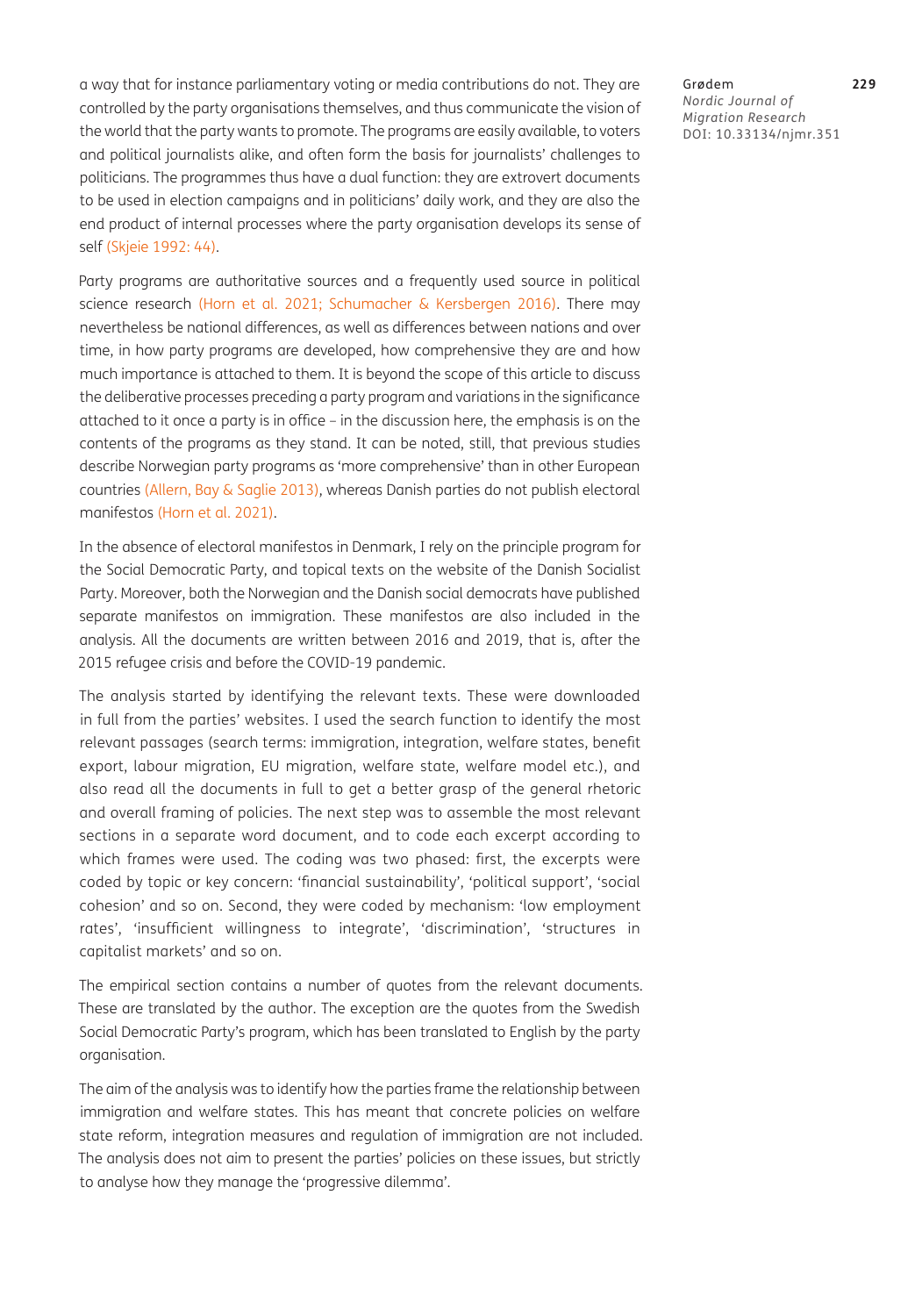# **FINDINGS: IMMIGRATION AND THE WELFARE STATE IN THE PARTY PROGRAMS**

## **WHAT IS A WELFARE STATE?**

Socia006C-democratic parties in Scandinavia see themselves as the main architects of the Scandinavian welfare model, and the manifestos show that the Norwegian and Danish parties take great pride in this model. The Danish social democrats are particularly sanguine:

Since 1871, our party has fought to create the Denmark we see today. A rich country of freedom, equality and security for most. A country with social cohesion, where we trust each other. A good country, that creates good conditions for happy lives. In our opinion, the best country in the world. […]. ([DK-SD manifesto,](#page-16-7) p. 7)

Similarly, the Norwegian social democrats state:

The Labour movement has won the struggle for a society that ensures the population access to knowledge, welfare, and ownership to the country's rich natural resources. A well-organised working life and a society with small social and economic inequalities has been decisive for Norwegians' high level of trust in each other and in the government. [\(NW-SD manifesto](#page-16-8), p. 4)

In both these quotes, the parties emphasise how they have 'fought' and 'won' for the countries that exist today – the Scandinavian welfare state did not materialise of its own. Both quotes highlight equality as a key feature of the model, together with social cohesion/trust. The main difference between the quotes is that the Norwegian party also emphasises the importance of a well-regulated working life.

The opening line of the Swedish social democrats' manifesto reads 'Sweden has a strong economy, but our social cohesion is too weak. Too many people in our country do not have a share in the prosperity our economic development has created' ([SW-SD](#page-16-9)  [manifesto](#page-16-9), p. 3). Unlike the Nordic neighbours, the Swedish social democrats do not flag their ownership to the model and its superior qualities in their manifesto. The success of the model is conditional:

'If everyone does their duty and demands their rights, we will be able to build a cohesive, sustainable and free country, leading the world as we know Sweden can. In these troubled times, we need more cohesion than ever before. It is not possible to create this through tax reductions or salary cuts, or by appointing scapegoats and stoking hatred between people.' [\(SW-SD manifesto,](#page-16-9) p. 3)

The enemies of the model, then, are those who demand tax cuts and stoke hatred.

Both the Norwegian and the Danish social democrats have presented manifestos on immigration policy, where they explicitly confront the idea that diversity undermines social cohesion. The Danish party maintains that 'Too many have entered Denmark without becoming a part of Denmark. This places social cohesion under pressure' ([DK-](#page-16-10)[SD document on immigration policies,](#page-16-10) p. 11). The Norwegian Social Democratic Party applies a different frame: 'It takes political will to avoid that increased immigration leads to economic inequality and value conflicts and cultural antagonism […] There are forces who play groups against each other' [\(NW-SD document on immigration policies pp.](#page-16-11) 3, 21).

Grødem **230** *Nordic Journal of Migration Research* DOI: [10.33134/njmr.351](https://doi.org/10.33134/njmr.351)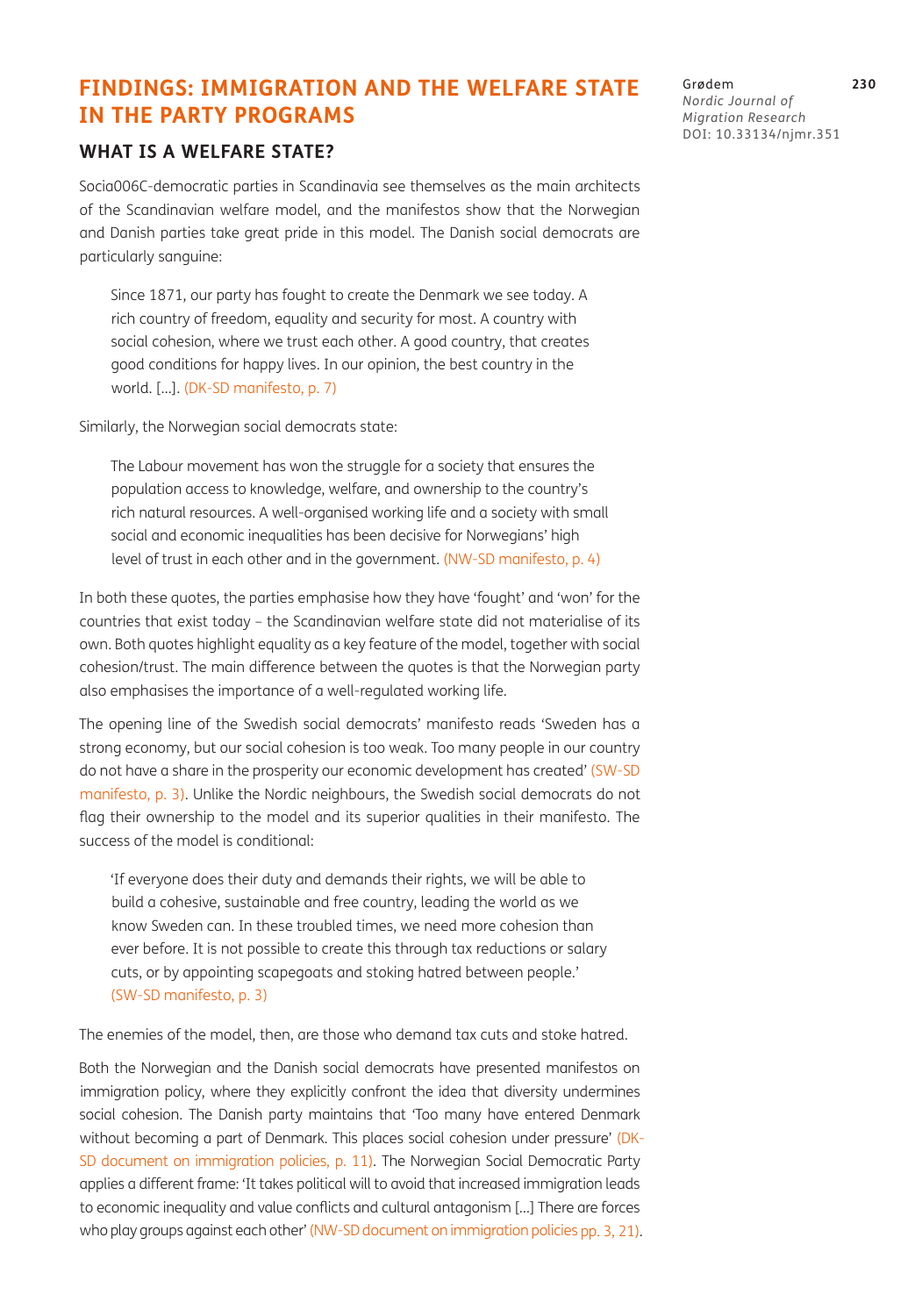Later in the same document, it states: 'The social model is the most important tool we have for succeeding even better with integration policies in Norway'. Given 'political will' and the 'social model', the Norwegian social democrats will diffuse the tension between immigration and the welfare state. This is unlike their Danish comrades, who are concerned about the lack of willingness to integrate in some immigrant communities.

None of the socialist parties claim ownership to the Scandinavian welfare model in the way social democrats do. The Swedish Socialist Party is openly sceptical:

[The state's] basic function is to maintain the economic, social and political power relations in society. […] In Sweden, the labour movement has been a driving force in the development of a comprehensive public sector in the economy [which] evens out class- and gender differences. […]. [\(SW-S manifesto](#page-16-12), p. 29)

In this quote, there is no hint of the just institutions that will maintain social cohesion. The state can be a force of discrimination and oppression, or a force for equality, depending on the power relations that shape it. The Norwegian sister party appears to be torn. On the one hand, they maintain: 'The welfare state is a pillar in productivity [...] good welfare arrangements produce high employment rates and productivity' [\(NW-S manifesto,](#page-16-12) p. 16). On the other hand, 'since the 1980s, capital in Norway and Europe has been on the offensive to weaken labour rights and the welfare state' (p. 4). The welfare state can thus be framed as a handmaiden to productive markets, and as the outcome of political victory that 'capital' is trying to weaken. As for the Danish party, they do not have a separate entry called 'welfare' or 'welfare state' on their web page, suggesting that the welfare model as such is not essential to their rhetoric.

To sum up, it seems that the Danish Social Democratic Party has largely adopted the progressive dilemma as a frame. This is particularly striking in the manifesto on immigration, where the core argument is that immigration places social cohesion under pressure, and this is a threat to the social model. Interestingly, the Danish party highlights the (sociological) issue of social cohesion, while downplaying the potential financial challenges to the Danish welfare state. The Norwegian Labour Party, by contrast, places more emphasis on economic equality and the well-organised working life, and hence on the welfare model as an important tool for integration. Also, the Norwegian party confronts the political argument: if there is 'political will', diversity will not undermine cohesion and political support for redistribution. Similar thinking is seen in the Swedish Social Democratic Party's manifesto, with its warning against forces 'stoking hatred'. In the key documents of the Norwegian and Swedish social democrats, populists – not immigrants – are the ones who threaten social cohesion.

Both the Norwegian and the Swedish Socialist parties frame the welfare state as an outcome of class struggle, embodying important working class victories. Both suggest that the welfare state is useful for capital, but in different ways ('maintaining power relations' in Sweden, 'producing high productivity' in Norway). Within this frame, the question of whether there is a tension between immigration and welfare policies appears irrelevant – the struggle is between labour and capital.

### **WHAT IS THE CHALLENGE OF MIGRATION?**

All the three social democratic parties acknowledge low employment rates among immigrants from non-EU countries as a challenge. The ways they frame this issue are

Grødem **231** *Nordic Journal of Migration Research* DOI: [10.33134/njmr.351](https://doi.org/10.33134/njmr.351)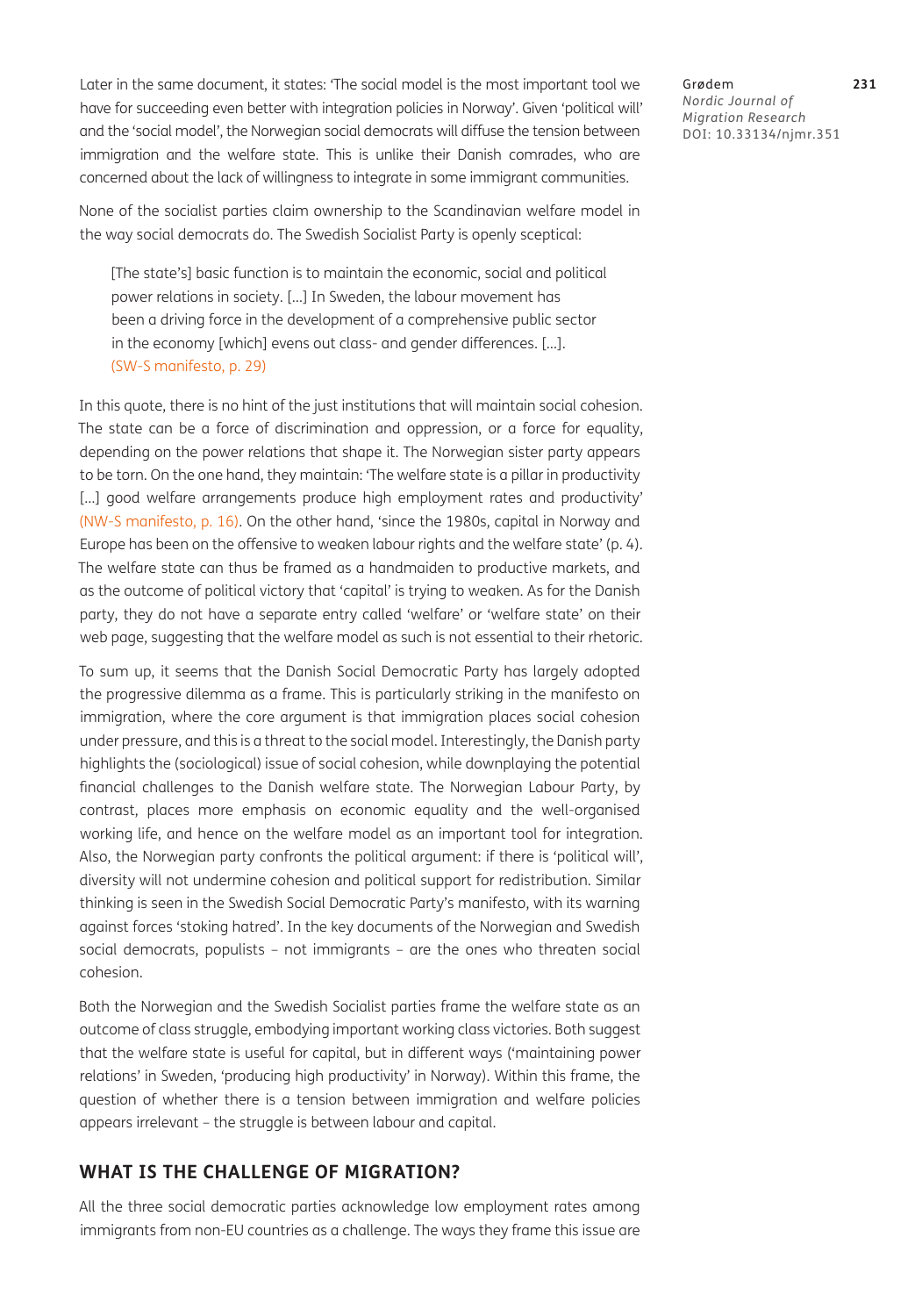however strikingly different. The Swedish social democrats point out that Sweden has accepted a higher influx of asylum seekers per capital than any other OECD country, and that this is a source of pride. Nevertheless,

'Many people with limited education, who are a long way away from the labour market become concentrated in certain neighbourhoods, increasing segregation. We have to work to design a housing policy that integrates, an education policy for greater equality and a labour market that takes advantage of everyone's skills as well as a vital civil society that builds social contact networks. A society with high unemployment rates will always be difficult to hold together.' ([SW-SD manifesto,](#page-16-9) p. 12)

The Norwegian Social Democratic Party maintains: 'The key to integration is work, and the road to work goes via education and qualification. Our welfare model requires high levels of labour market participation, with wages one can live on' [\(NW-SD](#page-16-3)  [document on immigration policies,](#page-16-3) p. 21). The Norwegian party thus explicitly frames low employment rates as incompatible with the welfare model, whereas the Swedish party more vaguely suggest a link between unemployment and faltering social cohesion. Also, the Swedish Social Democratic Party frames employment rates as part of a broader image where housing, inclusive education policies and civil society also play a role.

The Danish social democrats frame these issues in a very different way. Their document on immigration frames the integration challenge squarely in terms of segregation and 'parallel societies'. The work-oriented approach is explicitly written off as insufficient: 'As a society, we have long believed that if only the newcomers learned the language and got a job, they would also share our values. And fortunately, many do. But unfortunately there are also too many who ideologically oppose our democracy and shared values, and undermine it whenever they can' (DK-SD) [document on immigration policies](#page-16-10), p. 30). The proposed measures are of an entirely different nature than those promoted by the Swedish and Norwegian sister parties: area planning to combat segregation, reduced benefits, easier procedures for revoking Danish citizenship, more support for those who opt to return to their countries of origin and increased efforts to fight gang crime.

The Swedish Socialist Party differs radically from the Social Democratic Party in that it frames immigration solely in terms of capitalist exploitation and racism in its manifesto: 'The way immigration is treated in law typically implies that immigrants are forced to sell their labour at a lower price, and for poorer working conditions, than others. In Sweden, as in many other European countries, racist structures have given class society a racialized form' [\(SW-S manifesto,](#page-16-13) p. 16). Unlike the sister parties, the Swedish Socialist Party does not discuss integration in its manifesto. The Norwegian Socialist Party's manifesto reads: 'The immigrant population in Norway has, on average, lower education and lower incomes, and is more often affected by unemployment than the general population' [\(NW-S manifesto](#page-16-8), p. 12). The Danish Socialist Party does not mention employment at all in their entry on integration, but vows to fight welfare chauvinist initiatives, as these 'contribute to increased inequality in society and hinder integration' ([DK-S web entry 'Udlændinge og integration'](#page-16-7)).

Judging from the rhetoric on immigration, it seems that the Norwegian social democrats place more faith in social investment that their Swedish comrades do. The Swedish Social Democratic Party emphasises a broader redistributive program for

Grødem **232** *Nordic Journal of Migration Research* DOI: [10.33134/njmr.351](https://doi.org/10.33134/njmr.351)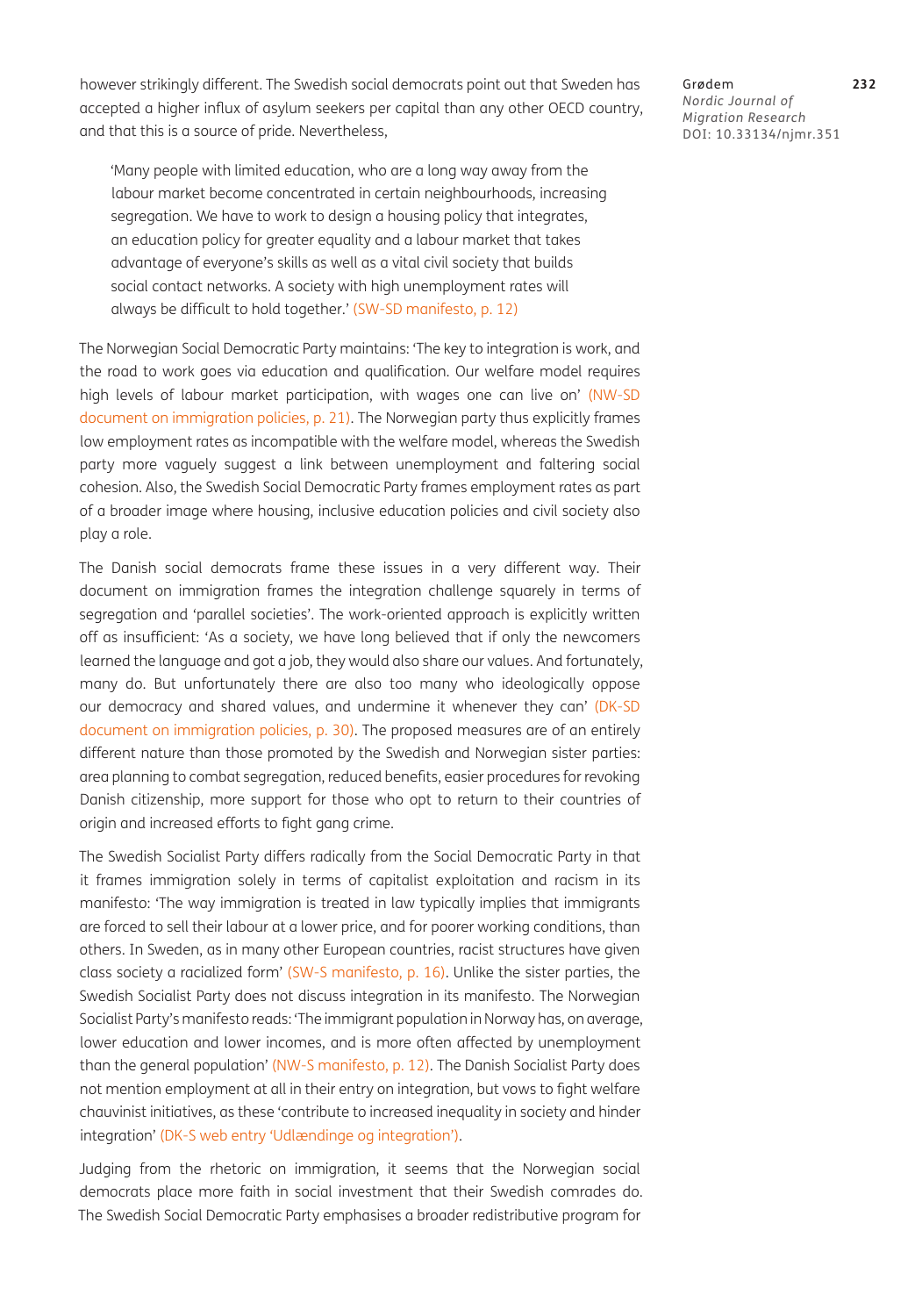improved levels of living where housing and civil society also play a part. The Danish social democrats stand out with their emphasis on regulation and punitive measures.

The socialist parties lean heavily on their tradition for redistribution and equality. They leave no doubt that newcomers to the country should be included in these policies. This includes the Danish Socialist Party, which explicitly rejects welfare chauvinism. Discrimination in the labour market is arguably between the lines in the Swedish party talk about 'racialized class society' and the Norwegian party notion of how newcomers are disproportionally 'affected' by unemployment, but discrimination is not strongly emphasised. The socialist parties end up noting that immigrants more often than others are outside the labour force or unemployed, but they do not commit to one particular explanation regarding why this may be.

### **LABOUR MIGRATION—OUTSIDE THE FRAME?**

The social democratic parties typically downplay concerns for EU labour migration. The Swedish and Danish parties do not mention the issue in their manifestos at all. The Norwegian social democrats merely hint at it in their discussion of labour standards, measures against 'social dumping' and labour market crime. This discussion culminates in 19 action points. Only 1 of the 19 explicitly mentions labour migrants and posted workers, and then only as one in many 'particularly vulnerable groups' in need of more information about Norwegian labour standards [\(NW-SD](#page-16-12)  [manifesto](#page-16-12), p. 15).

The socialist parties bring up labour migration more explicitly, framing it as a matter of labour market standards and the balance of power between labour and capital. Thus, the Swedish Socialist Party declares 'We will never accept that labour migrants are exploited by poorer working conditions or stripped-down agreements' [\(SW-S](#page-16-13)  [manifesto](#page-16-13), p. 46). The Danish sister party says '*no thanks to social dumping'* ([DK-S,](#page-16-7) [web entry Arbejdsliv\)](#page-16-7), and commits to fighting 'unacceptable and greedy employer behaviour that exploits eastern European workers and offers them miserable conditions.' (op. cit.). The Norwegian Socialist Party maintains that 'Norway must be in control of all the laws and regulations that influence the balance of power in the labour market, including the rules for labour migration, even if this might come into conflict with the Schengen-and EEA-agreements' (op. cit.). None of the parties mention intra-EU benefit export as a concern – labour migration is framed solely in terms of its effect on labour standards and the balance of power in the labour market.

This desire to downplay intra-EU immigration should be seen in light of the fact that all the social democratic parties in Scandinavia are pro-EU. The socialist parties are more ambivalent, but neither of them have promoted withdrawal from the EU (in Norway: EEA) as a relevant policy option at the moment. Curbing EU migration and leaving the EU (EEA) are thus not political options, thus EU migration has to be managed. Leaving such migration out of the picture when immigration is discussed is the easiest way to avoid this tension.

## **DISCUSSION**

This brief review of six party programs and two manifestos on immigration has revealed a wide variety in how left-of-centre parties in Scandinavia frame immigration and welfare policies and weave the two together. [Table 1](#page-11-0) sums up the findings.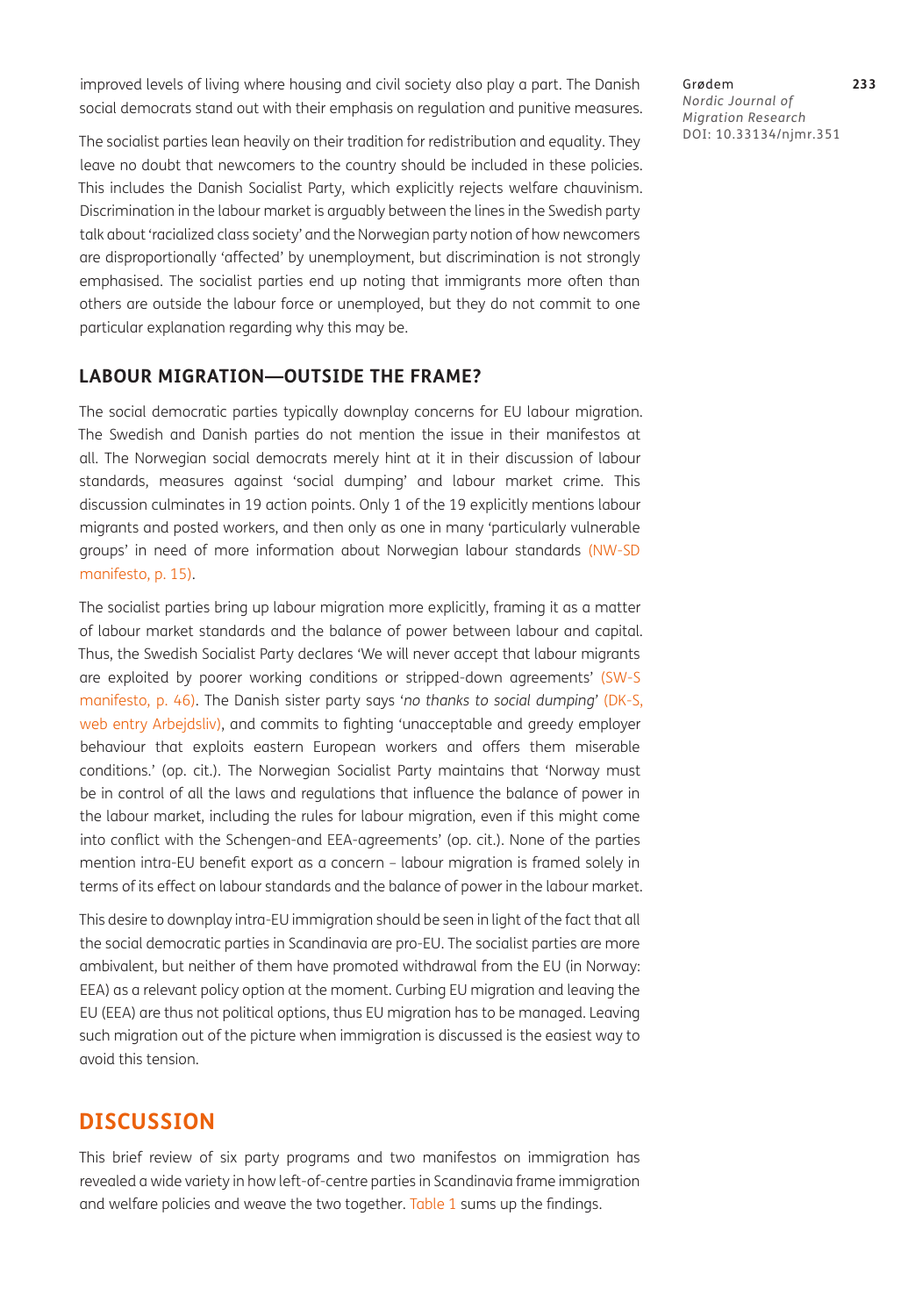|                            | <b>THE WELFARE</b><br><b>STATE IS</b>                                                                                                    | <b>IMMIGRANTS ARE</b>                                                                                                             | <b>LABOUR</b><br><b>MIGRANTS ARE</b>                                                                      |
|----------------------------|------------------------------------------------------------------------------------------------------------------------------------------|-----------------------------------------------------------------------------------------------------------------------------------|-----------------------------------------------------------------------------------------------------------|
| Norway<br>Labour Party     | Ambitious model<br>dependent on high<br>employment rates<br>in regulated labour<br>markets. Important<br>tool for integration.           | Workers with low/<br>undocumented skills.                                                                                         | Potentially in<br>need of more<br>information about<br>their rights in the<br>Norwegian labour<br>market. |
| Sweden<br>Labour Party     | A still incomplete<br>and contested<br>model, which can<br>and should do more<br>to promote equality<br>and social cohesion.             | Newcomers who risk<br>social exclusion and<br>low levels of living<br>unless inequality is<br>combatted.                          |                                                                                                           |
| Denmark<br>Labour Party    | Integral part of<br>the Danish way<br>of life, promoting<br>freedom, prosperity<br>and productivity.<br>Dependent on<br>social cohesion. | Newcomers who too<br>often reject Danish<br>society and core<br>values, establish<br>parallel societies.                          |                                                                                                           |
| Norway<br>Socialist Party  | Historic victory for<br>the left, threatened<br>by capital, a key<br>productive factor.                                                  | Newcomers who<br>should be welcomed.<br>Vulnerable to labour<br>market exclusion.                                                 | Potentially excluded<br>from access to<br>Norwegian rights<br>and labour market<br>regulations.           |
| Sweden<br>Socialist Party  | A product of class<br>struggle, potentially<br>a tool to maintain<br>existing power<br>relations.                                        | Workers vulnerable<br>to exploitation in<br>labour markets<br>characterised by<br>racist structures                               | Exploited by poorer<br>working conditions<br>and stripped-down<br>agreements.                             |
| Denmark<br>Socialist Party |                                                                                                                                          | Victims of welfare<br>chauvinist policies<br>that deepen<br>inequality, possible<br>issues with social<br>control and patriarchy. | Likely victims of<br>unacceptable and<br>greedy employer<br>behaviour.                                    |

#### Grødem **234**

*Nordic Journal of Migration Research* DOI: [10.33134/njmr.351](https://doi.org/10.33134/njmr.351)

As [Table 1](#page-11-0) illustrates, we are left essentially with six separate cases. Within each country, the differences between social democratic and socialist parties are as striking as the similarities, and parties with the same ideational traditions also differ from each other. Although there are obvious links between the observations presented here and the country profiles suggested by Brochmann and Hagelund [\(2012](#page-15-6)), there is also nuance and indications of struggle over frames within each country.

Abstracting from these empirical findings, we can discern three distinct frames that diagnose, make moral judgements (pointing to protagonists and antagonists), and suggest remedies ([Entman 1993:](#page-15-3) 52) for the putative progressive dilemma in the Scandinavian context ([Table 2](#page-12-0)).

<span id="page-11-0"></span>**Table 1** Stylised overview of images of immigration and the welfare state found in the key documents of Scandinavian social democratic and socialist parties.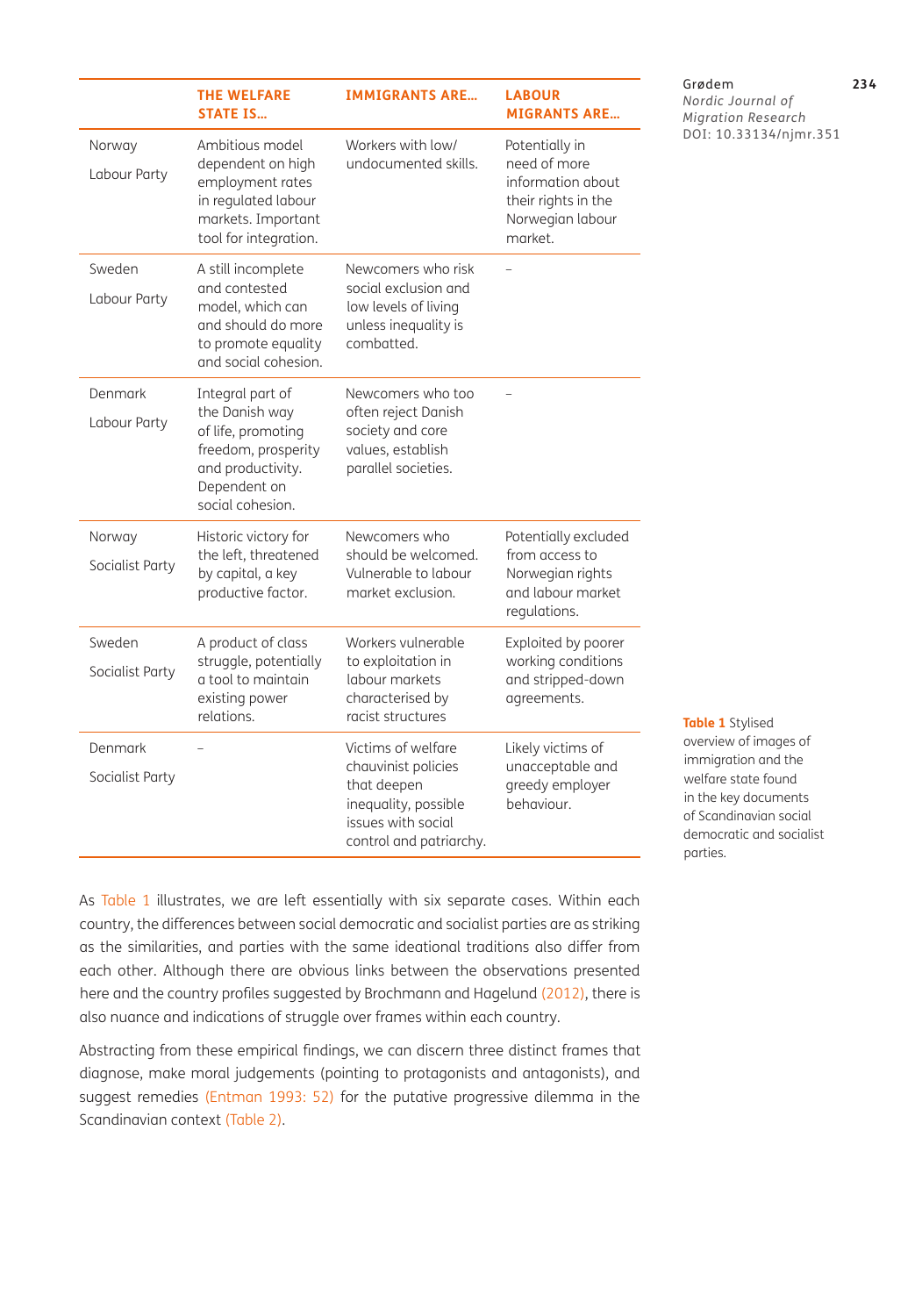|                                                                | <b>SOCIAL INVESTMENT</b><br><b>FRAME</b>                                                                                                                                            | <b>REDISTRIBUTION</b><br><b>FRAME</b>                                                                                                           | <b>SOCIAL COHESION</b><br><b>FRAME</b>                                                                                                                             |
|----------------------------------------------------------------|-------------------------------------------------------------------------------------------------------------------------------------------------------------------------------------|-------------------------------------------------------------------------------------------------------------------------------------------------|--------------------------------------------------------------------------------------------------------------------------------------------------------------------|
| Core story and<br>key concerns                                 | Low-skilled workers<br>immigrate to<br>countries with skills-<br>demanding labour<br>markets. They must<br>be helped to quality<br>for full integration in<br>the key institutions. | Poor, often<br>racialized individuals<br>immigrate to<br>capitalist societies.<br>They must be<br>shielded from<br>exploitation and<br>poverty. | Outsiders from<br>distant cultures<br>migrate to a nation<br>state with strong<br>social cohesion.<br>They must adopt<br>values and customs<br>of the new country. |
| Protagonist                                                    | Integrating<br>institutions of the<br>host country                                                                                                                                  | The redistributive<br>state                                                                                                                     | Ordinary people in<br>the host country                                                                                                                             |
| Antagonists                                                    | Anyone<br>undermining the<br>investment project                                                                                                                                     | Racists, populists<br>(capitalism)                                                                                                              | Immigrants<br>resisting full<br>integration                                                                                                                        |
| Main<br>mechanisms                                             | Education,<br>qualification                                                                                                                                                         | Redistribution                                                                                                                                  | Insistence on<br>shared values,<br>welfare chauvinism                                                                                                              |
| The welfare<br>state is<br>vulnerable<br>when                  | Immigrants become<br>net beneficiaries<br>of welfare benefits,<br>undermining<br>long-term financial<br>sustainability.                                                             | <b>Historical foes</b><br>of state welfare<br>manage to exploit<br>tensions within the<br>working class.                                        | The sense of<br>social cohesion<br>is undermined<br>and the welfare<br>state project loses<br>electoral support.                                                   |
| The<br>'progressive<br>dilemma' is<br>dissolved<br>when        | Immigrants<br>participate fully<br>in national labour<br>markets, pay<br>taxes and increase<br>revenues.                                                                            | Workers of all<br>background<br>recognise their<br>shared interests and<br>work together in<br>solidarity.                                      | Immigrants fully<br>adopt core values,<br>become valued<br>neighbours, friends<br>and colleagues.                                                                  |
| Social<br>democrats<br>always have,<br>and must<br>continue to | Create inclusive<br>institutions, work to<br>get 'all onboard'                                                                                                                      | Fight for<br>redistribution,<br>promote from-rich-<br>to-poor-policies                                                                          | Side with 'ordinary<br>(native) working<br>people'                                                                                                                 |

#### Grødem **235**

*Nordic Journal of Migration Research* DOI: [10.33134/njmr.351](https://doi.org/10.33134/njmr.351)

First, there is the social investment frame. In this frame, the problem is diagnosed as one of low-skilled workers immigrating to countries where there are few menial jobs available. Newcomers thus need qualification and training. The need to choose between immigration and ambitious welfare policies only arises if immigrants are permanently excluded from the labour market and become a drain on the public purse. This will undermine the financial, and probably also political, sustainability of the welfare state. If immigrants are fully included, however, there is no progressive dilemma – in fact, in a situation with ageing European populations, hard-working and tax-paying immigrants may be the saviours of the welfare state.

Second, the redistribution frame highlights the inherent tensions in capitalist societies between workers and capitalists. Immigrants are particularly vulnerable to exploitation because they do not know their rights, and because they often are racialized. The welfare state has an obligation to make sure their basic needs are met. Progressives should never be fooled into believing that there is some kind of tension between immigration and welfare policies – politicians saying that are merely out to sow distrust and build artificial walls between workers. The tension is, and always has

<span id="page-12-0"></span>**Table 2** Three main frames for dissolving the progressive dilemma.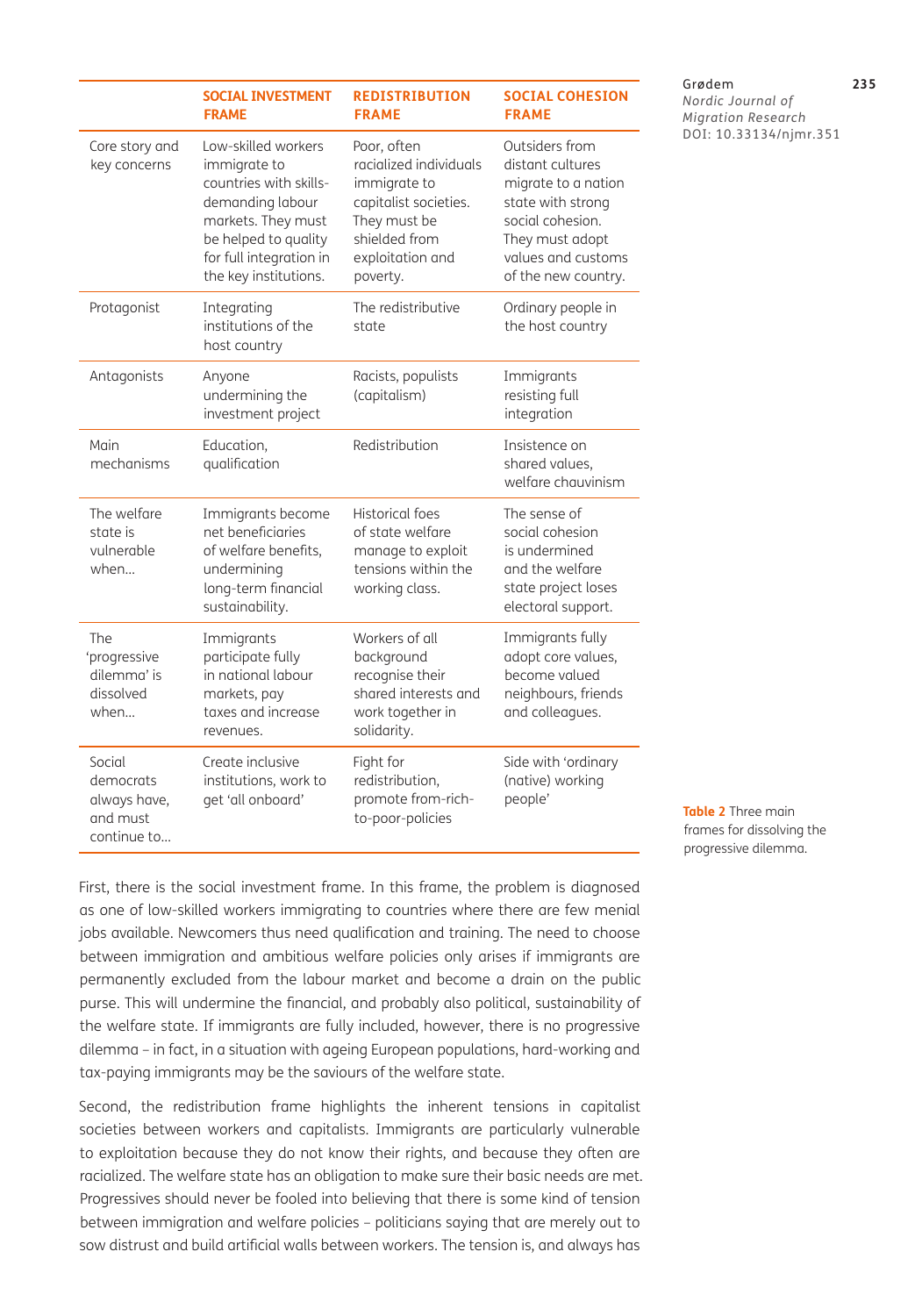been, between labour and capital. If ordinary people just maintain this belief, there is no progressive dilemma.

The third frame emphasises social cohesion. Here, the diagnosis pictures immigrants as outsiders with values, beliefs and behaviours that differ from those that dominate in the host country. This influx of aliens may undermine the sense of social solidarity that the welfare state depends on. The welfare state must therefore be redesigned to shore up the widely accepted values, and this may include restricting benefits to claimants who refuse to act in the desired way. If the welfare state is seen as an enabler of bad behaviour, natives may withdraw their support. If immigrants behave in socially desirable ways, however, and become fully integrated in work places, schools and neighbourhoods, the dilemma is dissolved.

Notably, all three frames build on deep-seated traditions within the labour movement. The social investment frame highlights inclusion and the development of institutions that allow everybody to fulfil their potential. It is related to third-way social democracy, but arguably has much deeper roots in the Scandinavian countries ([Morel, Palier &](#page-16-14)  [Palme 2012](#page-16-14)). The redistribution frame echoes classical Marxist class analysis and the social-democratic ideal of reforming capitalism. The social cohesion frame plays on the sense of unity and dignity among 'ordinary working people', and the Social Democratic Party's ambition of being their voice.

## **CONCLUSION**

A number of academic contributions have suggested that there are fundamental tensions between inclusive welfare policies and high levels of immigration, which create a dilemma for 'progressive' policy actors who historically have championed both. Above, I have sketched different arguments for why such a dilemma can exist: the sociological literature on trust and social cohesion, the political literature highlighting stable pro-welfare coalitions and economic accounts highlighting long-term financial sustainability. My main interest here has, however, not been to expand this argument or assess to what extent it is merited, but rather to map how a selection of 'progressive' parties work to dissolve the 'dilemma'. The analysis here has highlighted how six social-democratic parties in three countries present and frame the relevant issues, and noted the variety between them. This fills a gap in the literature, as previous contributions on the 'progressive dilemma' has either not been concerned with responses at all, or it has focussed on the extent to which social democrats have 'adapted to' ([Schumacher & van Keesbergen 2016\)](#page-16-2) or 'joined' [\(Bale et al. 2010\)](#page-14-0) the populist right. I have identified three ideal-typical frames social democrats can draw on – the social investment frame, the redistribution frame and the social cohesion frame – and argued that each frame is rooted in the social democratic tradition. This shows that 'progressives' have a variety of ways to grapple with the putative dilemma.

These three frames are not the only possible frames left-of-centre parties can apply, indeed we do not know to what extent these findings will be relevant outside Scandinavia. Moreover, an empirical approach that used different source material, such as media archives, parliamentary debates or expert surveys, might have produced somewhat different results even within these three countries. As a final limitation, it should be noted that all the document studied here were written before the COVID-19 pandemic. The pandemic shook the world, including Scandinavia, and led to dramatic changes in the ways both international migration and national welfare states operated. How this shock will influence future politics, including those relating to the progressive dilemma, will be an issue for future research.

Grødem **236** *Nordic Journal of Migration Research* DOI: [10.33134/njmr.351](https://doi.org/10.33134/njmr.351)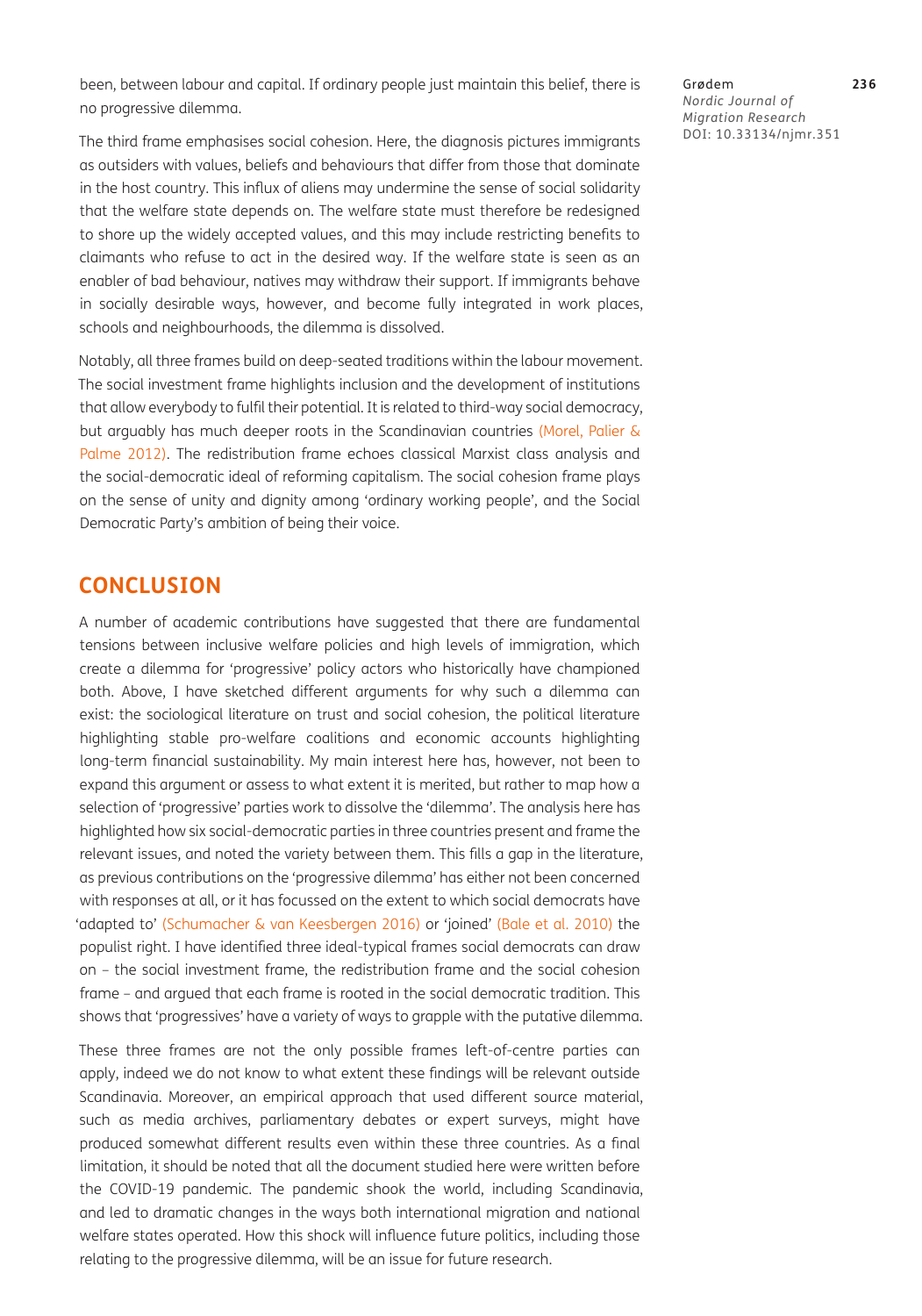# **ACKNOWLEDGEMENTS**

This article has benefited greatly from the comments of numerous colleagues. I am particularly grateful for the insightful comments of participants the Politics Forum and the research group Equality, Inclusion and Migration, both at the Institute for Social Research. I also thank the anonymous reviewers.

## **FUNDING INFORMATION**

Work on the research has been partly funded by the Norwegian Research Council through grant no. 257603.

# **COMPETING INTERESTS**

The author has no competing interests to declare.

# **AUTHOR AFFILIATION**

**Anne Skevik Grødem <sup>in</sup>** [orcid.org/0000-0002-2904-5400](https://orcid.org/0000-0002-2904-5400) Institute for Social Research, Oslo, NO

# **REFERENCES**

- <span id="page-14-4"></span>**Alesina, A** and **Glaeser, EL.** 2004. *Fighting poverty in the US and Europe: A world of difference*. Oxford: Oxford University Press. DOI: [https://doi.org/10.1093/019926](https://doi.org/10.1093/0199267669.001.0001) [7669.001.0001](https://doi.org/10.1093/0199267669.001.0001)
- <span id="page-14-6"></span>**Allern, EH, Bay, AH** and **Saglie, J.** 2013. The new politics of the welfare state? A case study of extra-parliamentary party politics in Norway. *European Journal of Social Security*, 15(3): 249–273. DOI: <https://doi.org/10.1177/138826271301500302>
- <span id="page-14-1"></span>**Bacchi, CL.** 2009. *Analysing policy: What's the problem represented to be?* Melbourne: Pearson.
- <span id="page-14-0"></span>**Bale, T, Green-Pedersen, C, Krouwel, A, Luther, KR** and **Sitter, N.** 2010. If you can't beat them, join them? Explaining social democratic responses to the challenge from the populist radical right in Western Europe. *Political Studies*, 58(3): 410–426. DOI: <https://doi.org/10.1111/j.1467-9248.2009.00783.x>
- <span id="page-14-3"></span>**Barth, E, Moene, KO** and **Willumsen, F.** 2014. The Scandinavian model—An interpretation. *Journal of Public Economics*, 117: 60–72. DOI: [https://doi.](https://doi.org/10.1016/j.jpubeco.2014.04.001) [org/10.1016/j.jpubeco.2014.04.001](https://doi.org/10.1016/j.jpubeco.2014.04.001)
- <span id="page-14-5"></span>**Bay, AH, Finseraas, H** and **Pedersen, AW.** 2016. Welfare nationalism and popular support for raising the child allowance: Evidence from a Norwegian survey experiment. *Scandinavian Political Studies*, 39(4): 482–494. DOI: [https://doi.](https://doi.org/10.1111/1467-9477.12067) [org/10.1111/1467-9477.12067](https://doi.org/10.1111/1467-9477.12067)
- <span id="page-14-2"></span>**Breidahl, KN.** 2017. Scandinavian exceptionalism? Civic integration and labour market activation for newly arrived immigrants. *Comparative Migration Studies*, 5(1): 2. DOI: <https://doi.org/10.1186/s40878-016-0045-8>
- **Brochmann, G** and **Grødem, AS.** 2013. Migration and Welfare Sustainability: The Case of Norway. In: Jurado, E and Brochmann, G (eds.), *Europe's Immigration Challenge. Reconciling Work, Welfare and Mobility,* 59–76. London: I.B.Tauris. DOI: <https://doi.org/10.5040/9780755619931.ch-003>
- **Brochmann, G** and **Grødem, AS.** 2019. Absorption Capacity as Means for Assessing Sustainable Immigration. *EMN Norway Occasional Paper*. European Migration Network Norway. [https://www.udi.no/globalassets/global/european-migration-network\\_i/](https://www.udi.no/globalassets/global/european-migration-network_i/emn-norway-papers/absorption-capacity.pdf) [emn-norway-papers/absorption-capacity.pdf](https://www.udi.no/globalassets/global/european-migration-network_i/emn-norway-papers/absorption-capacity.pdf) [Last accessed 30 September 2021].

Grødem **237** *Nordic Journal of Migration Research* DOI: [10.33134/njmr.351](https://doi.org/10.33134/njmr.351)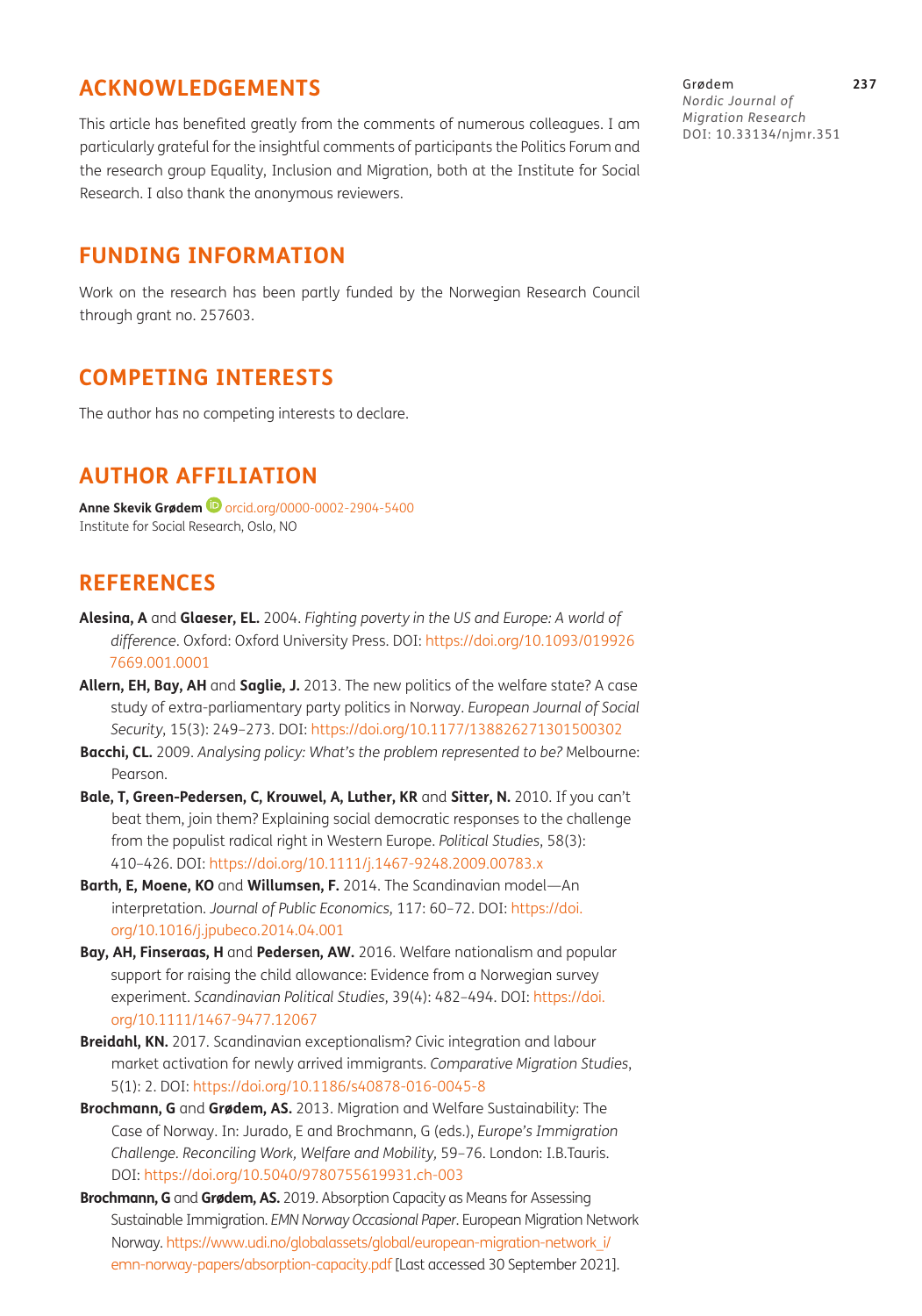- <span id="page-15-6"></span>**Brochmann, G** and **Hagelund, A.** 2012. *Immigration policy and the Scandinavian welfare state 1945–2010*. Basingstoke: Palgrave Macmillan. DOI: [https://doi.](https://doi.org/10.1057/9781137015167) [org/10.1057/9781137015167](https://doi.org/10.1057/9781137015167)
- <span id="page-15-10"></span>**Burgoon, B** and **Rooduijn, M.** 2021. 'Immigrationization' of welfare politics? Antiimmigration and welfare attitudes in context. *West European Politics*, 44(2): 177–203. DOI:<https://doi.org/10.1080/01402382.2019.1702297>
- **Cappelen, C** and **Midtbø, T.** 2016. Intra-EU labour migration and support for the Norwegian welfare state. *European Sociological Review*, 32(6): 691–703. DOI: <https://doi.org/10.1093/esr/jcw025>
- <span id="page-15-3"></span>**Entman, RM.** 1993. Framing: Toward clarification of a fractured paradigm. *Journal of Communication*, 43(4): 51–58. DOI: [https://doi.org/10.1111/j.1460-2466.1993.](https://doi.org/10.1111/j.1460-2466.1993.tb01304.x) [tb01304.x](https://doi.org/10.1111/j.1460-2466.1993.tb01304.x)
- <span id="page-15-4"></span>**Esping-Andersen, G.** 1990. *The three worlds of welfare capitalism.* Cambridge: Polity Press. DOI: <https://doi.org/10.1177/095892879100100108>
- <span id="page-15-12"></span>**Friberg, JH.** 2016. New patterns of labour migration from central and Eastern Europe and its impact on labour markets and institutions in Norway: Reviewing the evidence. *Comparative Social Research,* 32(1): 19–43. DOI: [https://doi.](https://doi.org/10.1108/S0195-631020160000032002) [org/10.1108/S0195-631020160000032002](https://doi.org/10.1108/S0195-631020160000032002)
- <span id="page-15-1"></span>**Goodhart, D.** 2004. Too diverse? *Prospect Magazine*, 95: 30–37.
- **Grødem, AS.** 2017. Family-oriented policies in Scandinavia and the challenge of immigration. *Journal of European Social Policy*, 27(1): 77–89. DOI: [https://doi.](https://doi.org/10.1177/0958928716673315) [org/10.1177/0958928716673315](https://doi.org/10.1177/0958928716673315)
- <span id="page-15-7"></span>**Hagelund, A.** 2020. After the refugee crisis: Public discourse and policy change in Denmark, Norway and Sweden. *Comparative Migration Studies*, 8(1): 13. DOI: <https://doi.org/10.1186/s40878-019-0169-8>
- **Hänggli, R** and **Kriesi, H.** 2012. Frame construction and frame promotion (strategic framing choices). *American Behavioral Scientist*, 56(3): 260–278. DOI: [https://doi.](https://doi.org/10.1177/0002764211426325) [org/10.1177/0002764211426325](https://doi.org/10.1177/0002764211426325)
- <span id="page-15-9"></span>**Heinze, A-S.** 2018. Strategies of mainstream parties towards their right-wing populist challengers: Denmark, Norway, Sweden and Finland in comparison. *West European Politics*, 41(2): 287–309. DOI:<https://doi.org/10.1080/01402382.2017.1389440>
- <span id="page-15-5"></span>**Heleniak, T.** 2018. From migrants to workers: International migration trends in the Nordic countries. *Nordregio Working Paper.* Stockholm: Nordregio, 46. DOI: <https://doi.org/10.30689/WP2018:1.1403-2511>
- <span id="page-15-2"></span>**Hernes, V.** 2018. Cross-national convergence in times of crisis? Integration policies before, during and after the refugee crisis. *West European Politics*, 41(6): 1305–1329. DOI:<https://doi.org/10.1080/01402382.2018.1429748>
- **Holmøy, E** and **Strøm, B.** 2017. *Betydningen for demografi og makroøkonomi av innvandring mot 2100*. Oslo/Kongssvinger: Statistics Norway, report no. 2017/31.
- <span id="page-15-13"></span>**Horn, A, Kevins, A, Jensen, C** and **van Kersbergen, K.** 2021. Political parties and social groups: New perspectives and data on group and policy appeals. *Party Politics,* 27(5): 983–995. DOI:<https://doi.org/10.1177/1354068820907998>
- <span id="page-15-8"></span>**Hovden, JF** and **Mjelde, H.** 2019. Increasingly controversial, cultural, and political: The immigration debate in Scandinavian newspapers 1970–2016. *Javnost—The Public*, 26(2): 138–157. DOI:<https://doi.org/10.1080/13183222.2019.1589285>
- **Kivisto, P** and **Wahlbeck, Ö.** 2013. *Debating multiculturalism in the Nordic Welfare States*. Basingstoke: Palgrave Macmillan. DOI: [https://doi.](https://doi.org/10.1057/9781137318459) [org/10.1057/9781137318459](https://doi.org/10.1057/9781137318459)
- <span id="page-15-0"></span>**Koopmans, R.** 2010. Trade-offs between equality and difference: Immigrant integration, multiculturalism and the welfare state in cross-national perspective. *Journal of Ethnic and Migration Studies*, 36(1): 1–26. DOI: <https://doi.org/10.1080/13691830903250881>
- <span id="page-15-11"></span>**Meer, Tvd** and **Tolsma, J.** 2014. Ethnic diversity and its effects on social cohesion. *Annual Review of Sociology*, 40(1): 459–478. DOI: [https://doi.org/10.1146/](https://doi.org/10.1146/annurev-soc-071913-043309) [annurev-soc-071913-043309](https://doi.org/10.1146/annurev-soc-071913-043309)

Grødem **238** *Nordic Journal of Migration Research* DOI: [10.33134/njmr.351](https://doi.org/10.33134/njmr.351)